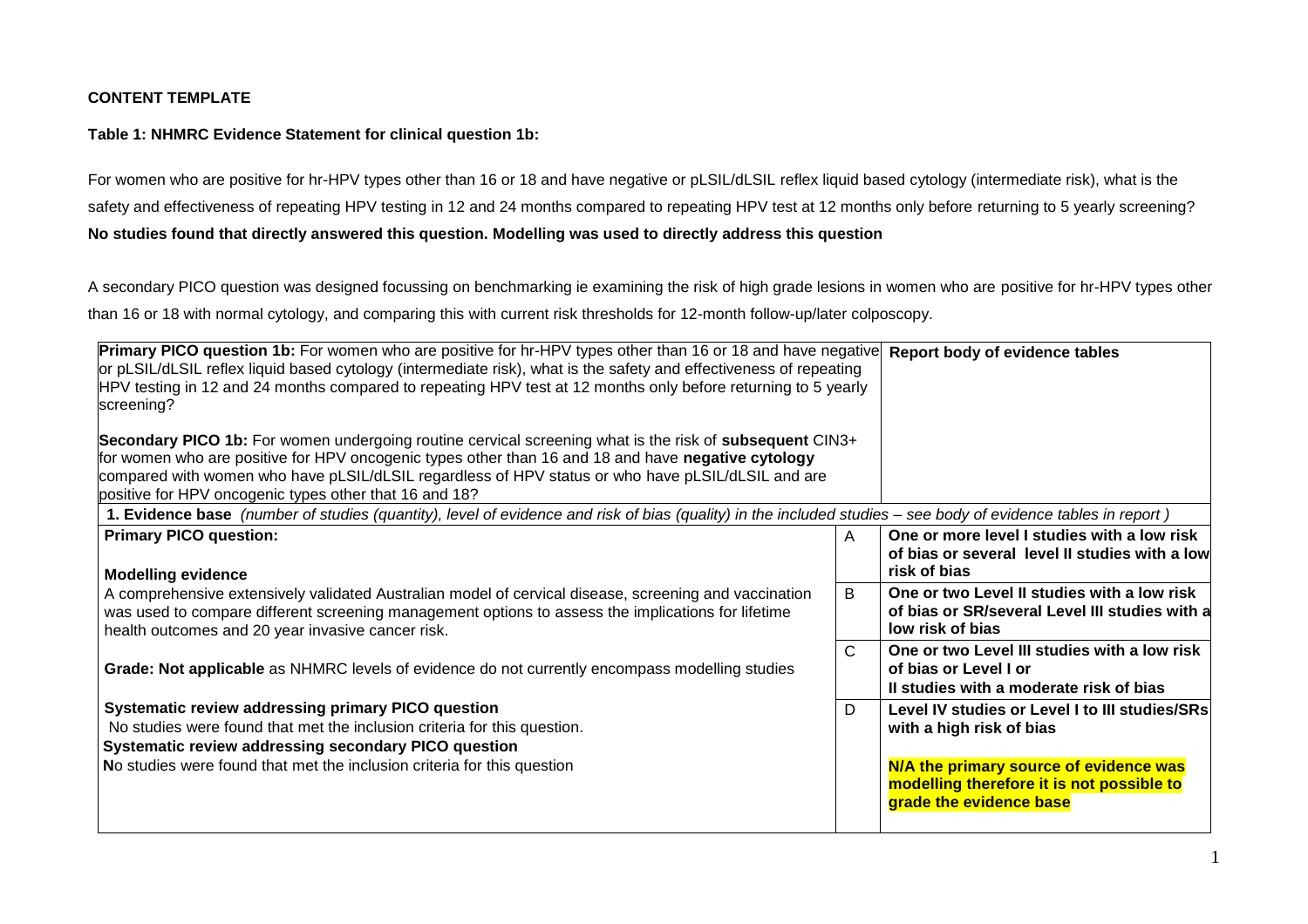| 2. Consistency (if only one study was available, rank this component as 'not applicable') See body of evidence tables in report – results and p value (95% CI)                                               |                         |                                                    |
|--------------------------------------------------------------------------------------------------------------------------------------------------------------------------------------------------------------|-------------------------|----------------------------------------------------|
| Modelling evidence addressing primary PICO question                                                                                                                                                          | A                       | All studies consistent                             |
|                                                                                                                                                                                                              | B                       | Most studies consistent and inconsistency          |
| In relation to 12 and 24 month follow-up vs. 12 month follow-up only in women with oncogenic<br>HPV types (not 16/18) and a pLSIL/LSIL reflex cytology result:                                               |                         | can be explained                                   |
|                                                                                                                                                                                                              |                         | Some inconsistency, reflecting genuine             |
| performing both 12 and 24 month follow-up results in <1% difference in cervical cancer incidence<br>and mortality and <1% difference in colposcopies, compared with12 month follow-up.                       |                         | uncertainty around question                        |
|                                                                                                                                                                                                              | D                       | <b>Evidence is inconsistent</b>                    |
| Grade: NA                                                                                                                                                                                                    | <b>NA</b>               | Not applicable (one study only)                    |
|                                                                                                                                                                                                              |                         |                                                    |
|                                                                                                                                                                                                              |                         |                                                    |
| 3. Clinical impact See body of evidence tables in report - relevance of evidence (Indicate in the space below if the study results varied according to some                                                  |                         |                                                    |
| unknown factor (not simply study quality or sample size) and thus the clinical impact of the intervention could not be determined)                                                                           |                         |                                                    |
| Modelling evidence addressing primary PICO question                                                                                                                                                          | A                       | <b>Very large</b>                                  |
|                                                                                                                                                                                                              | B                       | <b>Substantial</b>                                 |
| In relation to 12 and 24 month follow-up vs. 12 month follow-up only in women with oncogenic<br>HPV types (not 16/18) and a pLSIL/LSIL reflex cytology result:                                               | $\overline{\mathbf{C}}$ | <b>Moderate</b>                                    |
| performing both 12 and 24 month follow-up results in <1% difference in cervical cancer incidence                                                                                                             | D                       | <b>Slight/Restricted</b>                           |
| and mortality and <1% difference in colposcopies, compared with 12 month follow-up.                                                                                                                          |                         |                                                    |
|                                                                                                                                                                                                              |                         |                                                    |
| <b>Grade C</b>                                                                                                                                                                                               |                         |                                                    |
| 4. Generalisability (How well does the body of evidence match the population and clinical settings being targeted by the Guideline?) For study population                                                    |                         |                                                    |
| characteristics see table of study characteristics in report                                                                                                                                                 |                         |                                                    |
| Modelling evidence addressing primary PICO question                                                                                                                                                          | A                       | Evidence directly generalisable to target          |
|                                                                                                                                                                                                              |                         | population                                         |
| A comprehensive extensively validated Australian model of cervical disease, screening and vaccination                                                                                                        | B                       | Evidence directly generalisable to target          |
| was used to compare different screening management options to assess the implications for lifetime<br>health outcomes and 20 year invasive cancer risk. Model predictions correspond closely with Australian |                         | population with some caveats                       |
| data when assessed against a large number of NCSP outputs. This model was previously used to support                                                                                                         | $\mathsf{C}$            | Evidence not directly generalisable to the         |
| the decision to move to the renewed program.                                                                                                                                                                 |                         | target population but could be sensibly<br>applied |
|                                                                                                                                                                                                              | D                       | Evidence not directly generalisable to             |
|                                                                                                                                                                                                              |                         | target population and hard to judge                |
| Grade A                                                                                                                                                                                                      |                         | whether it is sensible to apply                    |
| 5. Applicability (Is the body of evidence relevant to the Australian healthcare context in terms of health services/delivery of care and cultural factors?)                                                  |                         |                                                    |
| MSAC has approved the introduction of HPV-based screening with partial genotyping to distinguish HPV                                                                                                         | A                       | <b>Evidence directly applicable to Australian</b>  |
| ypes 16 and 18 from other hr-HPV types for women aged 25-69 years for the National Cervical Screening                                                                                                        |                         | healthcare context                                 |
| Program.                                                                                                                                                                                                     | В                       | <b>Evidence applicable to Australian</b>           |
| A comprehensive extensively validated Australian model of cervical disease, screening and vaccination                                                                                                        |                         | healthcare context with few caveats                |
| was used to compare different screening management options to assess the implications for lifetime                                                                                                           | $\mathsf{C}$            | Evidence probably applicable to Australian         |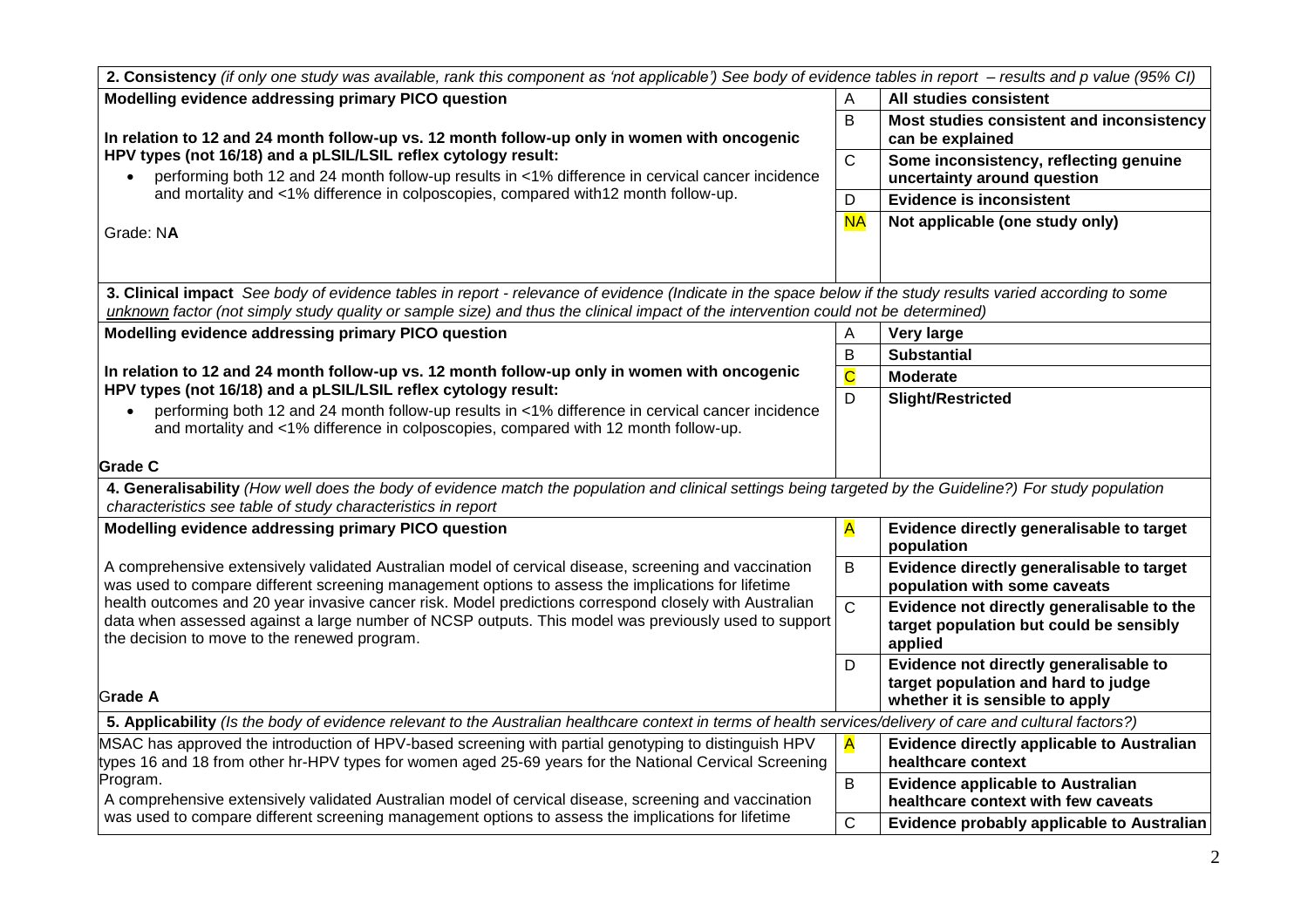| health outcomes and 20 year invasive cancer risk. Model predictions correspond closely with Australian                                                                                                                                                                                                                                                                              |                |                    |                                                               | healthcare context with some caveats                          |  |
|-------------------------------------------------------------------------------------------------------------------------------------------------------------------------------------------------------------------------------------------------------------------------------------------------------------------------------------------------------------------------------------|----------------|--------------------|---------------------------------------------------------------|---------------------------------------------------------------|--|
| data when assessed against a large number of NCSP outputs. This model was previously used to support $\boxed{D}$<br>the decision to move to the renewed program. The model directly simulates the Australian health care<br>context in terms of health services and delivery of care and reflects cultural factors involved in determining<br>the screening behaviours in the NCSP. |                |                    |                                                               | Evidence not applicable to Australian<br>healthcare context   |  |
| <b>Grade A</b>                                                                                                                                                                                                                                                                                                                                                                      |                |                    |                                                               |                                                               |  |
| Other factors (Indicate here any other factors that you took into account when assessing the evidence base (for example, issues that might                                                                                                                                                                                                                                          |                |                    |                                                               |                                                               |  |
| cause the group to downgrade or upgrade the recommendation).                                                                                                                                                                                                                                                                                                                        |                |                    |                                                               |                                                               |  |
| compared to 12 month follow-up only in this group.<br>performing both 12 and 24 month follow-up of only older women in this group is more still cost-ineffective, with an incremental cost-effectiveness ratio of<br>$\bullet$<br>>\$65,000/LYS if 12 and 24 month follow-up is used in women aged over 55 years, compared to performing 12 month follow-up only at all ages.       |                |                    |                                                               |                                                               |  |
| <b>EVIDENCE STATEMENT MATRIX</b><br>Please summarise the development group's synthesis of the evidence relating to the key question, taking all the above factors into account.                                                                                                                                                                                                     |                |                    |                                                               |                                                               |  |
| <b>Component</b>                                                                                                                                                                                                                                                                                                                                                                    | Rating         | <b>Description</b> |                                                               |                                                               |  |
| 1. Evidence base                                                                                                                                                                                                                                                                                                                                                                    | N/A            | studies            | NHMRC levels of evidence do not currently encompass modelling |                                                               |  |
| 2. Consistency                                                                                                                                                                                                                                                                                                                                                                      | N/A            |                    | Not applicable only evidence from a single model              |                                                               |  |
| 3. Clinical impact                                                                                                                                                                                                                                                                                                                                                                  | $\mathsf{C}$   | Substantial        |                                                               |                                                               |  |
| 4. Generalisability                                                                                                                                                                                                                                                                                                                                                                 | $\overline{A}$ |                    | Evidence directly generalisable to target population          |                                                               |  |
| 5. Applicability                                                                                                                                                                                                                                                                                                                                                                    | A              |                    |                                                               | Evidence directly applicable to Australian healthcare context |  |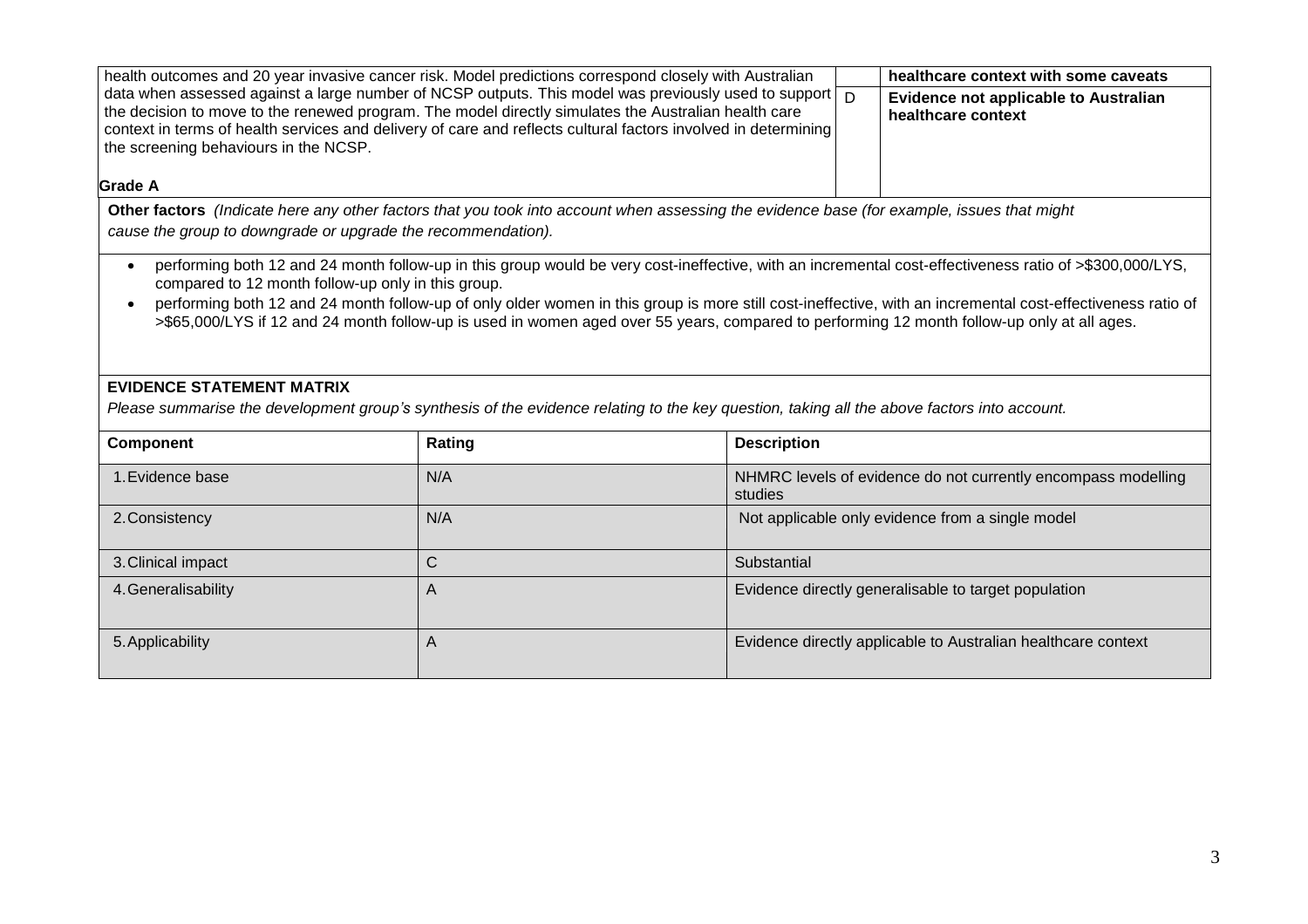#### *Evidence statement:*

## **Modelling evidence**

**In relation to 12 and 24 month follow-up vs. 12 month follow-up only in women with oncogenic HPV types (not 16/18) and a pLSIL/LSIL reflex cytology result:**

performing both 12 and 24 month follow-up results in <1% difference in cervical cancer incidence and mortality and <1% difference in colposcopies, compared with12 month follow-up

 *Indicate any dissenting opinions*

| <b>RECOMMENDATION</b>                                                                                      | <b>GRADE OF RECOMMENDATION</b> |
|------------------------------------------------------------------------------------------------------------|--------------------------------|
| What recommendation(s) does the quideline development group draw from this evidence? Use action statements |                                |
| where possible.                                                                                            |                                |

Recommendation for this PICO is in **bold**

If the repeat<sup> h</sup>HPV test at 12 months is positive for any HPV type, reflex LBC should be performed and the woman should be referred for colposcopic assessment.

**If the repeat^ HPV test at 12 months is negative, the woman should be advised to return to routine 5-yearly screening.** 

 $^{\text{412}}$  months after testing positive to HPV (not 16/18) with pLSIL/LSIL reflex cytology

 **PRACTICE POINT (CONSENSUS-BASED RECOMMENDATION)**

 *If there is no good quality evidence available but there is consensus among Guideline committee members, a consensus-based recommendation (practice point) can be given.*

N/A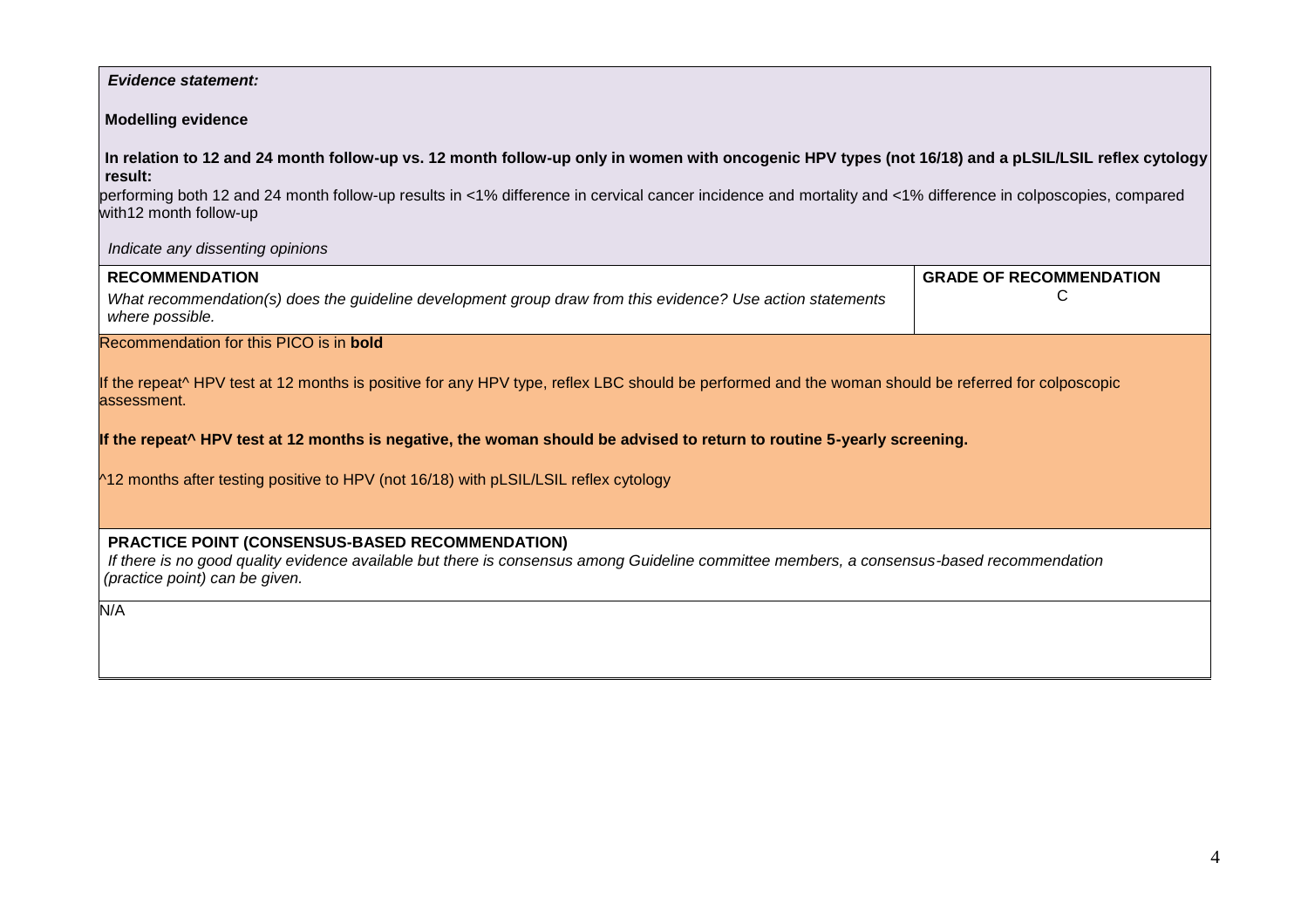#### **Table 2: Unresolved issues**

# **UNRESOLVED ISSUES**

*If needed, keep note of specific issues that arise when each recommendation is formulated and that require follow-up.*

There is uncertainty about participation in the Renewed NCSP over the 5-yearly interval and compliance with the follow-up recommendations for HPV-positive women. There is also uncertainty about the timing of impact of HPV vaccination on the numbers of women referred to colposcopy, and about the transitional aspects of the program and impact on colposcopy volumes. These issues will be informed by modelled analysis (see [Modelling reports,](http://wiki.cancer.org.au/australia/Guidelines:Cervical_cancer/Prevention/Modelling_reports) [safety monitoring of the](http://wiki.cancer.org.au/australia/Clinical_question:Safety_monitoring_of_the_Renewed_cervical_screening_program)  [Renewed NCSP,](http://wiki.cancer.org.au/australia/Clinical_question:Safety_monitoring_of_the_Renewed_cervical_screening_program) and by emerging data from the [Compass trials.](http://www.compasstrial.org.au/)

Women who test positive for HPV 16/18 on a self-collected sample will need further investigation. It is unclear at present whether these women would prefer to visit their usual primary care health professional to have a cervical sample for liquid-based cytology taken by someone they know and trust, or be referred directly to specialist colposcopist and have the sample taken at that time. A stepwise protocol involving primary care would involve an extra examination, but might be perceived as less threatening. Several options might be offered, one of which should be further assessment by a female primary care practitioner or specialist.

## **Table 3: Implementation of recommendation**

| <b>IMPLEMENTATION OF RECOMMENDATION</b><br>Please indicate yes or no to the following questions. Where the answer is yes please provide explanatory information about this. This<br>information will be used to develop the implementation plan for the quidelines.                                                                                                                                                                                                                                                                                                      |           |
|--------------------------------------------------------------------------------------------------------------------------------------------------------------------------------------------------------------------------------------------------------------------------------------------------------------------------------------------------------------------------------------------------------------------------------------------------------------------------------------------------------------------------------------------------------------------------|-----------|
| Will this recommendation result in changes in usual care?<br>While all screening programs will fail to detect some cases, the implementation of this recommendation does not present any<br>significant concerns about the potential for missed cancers. Rates of cervical cancer are low in Australia, compared with<br>international rates. The renewed program based on HPV testing is estimated to further reduce cervical cancer incidence and<br>cervical cancer death by over 20% compared with present levels                                                    | YES.      |
| Are there any resource implications associated with implementing this recommendation?<br>Colposcopic assessment and management will be more challenging in the renewed National Cervical Screening Program<br>because there will be a higher proportion of HPV-positive women with minimal or no cytological changes.                                                                                                                                                                                                                                                    | YES.      |
| Will the implementation of this recommendation require changes in the way care is currently organised?<br>There will be some changes made to the IT systems underpinning the State and Territory cervical screening registries, however<br>overall it is not anticipated that the implementation of these new recommendations will impact the way care is currently<br>organised. The HPV test is collected in the same manner as the current care (Pap test) therefore it is not anticipated that there<br>will be any significant impact to the way care is organised. | <b>NO</b> |